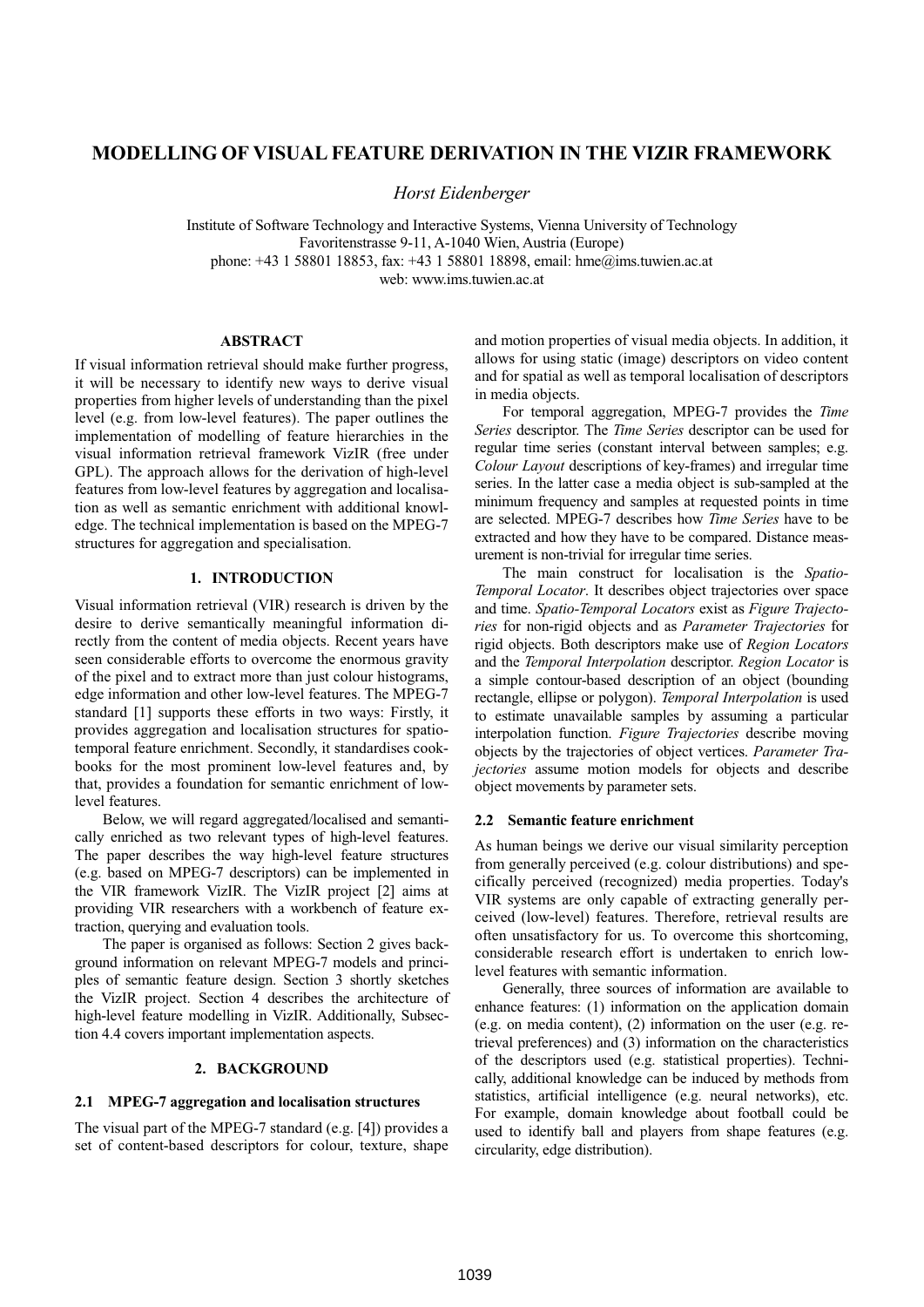## **3. THE VIZIR PROJECT**

The next three subsections describe the VizIR project in general and, in greater detail, the environment, in which we are applying descriptor aggregation, localisation and enrichment techniques to enhance features and improve content-based retrieval results.

# **3.1 Overview**

The VizIR framework is an open and extendible software workbench for content-based video and image retrieval. It implements state of the art technologies such as the visual MPEG-7 descriptors, the Multimedia Retrieval Markup Language [5] for loose coupling of query engines and user interfaces, etc. and novel paradigms for feature extraction, querying (e.g. 3D user interfaces for integrated browsing and retrieval) and evaluation.

VizIR is free software: it is released as source code under GNU Public License. The VizIR project intends to provide a common software platform that can be used by researchers as a workbench for further VIR research, by software engineers for the development of VIR components for media and database applications and by lecturers for teaching VIR concepts. The VizIR framework was carefully designed to guarantee that these requirements can be met.

Technically, the VizIR framework components are based on the Java programming language, the Java SDK, the Java Media Framework for media processing and other freely available software libraries. The current status of the project, software releases, documentation and development resources can be found on the project website [6]. VizIR is an open project: new users and contributors are always welcome.

#### **3.2 General framework design**

The most important part of VizIR is a class framework for feature extraction, querying, refinement, VIR user interfaces, communication, evaluation and benchmarking. Central element is a service kernel. This class is responsible for media administration and query execution. It communicates with query engines, user interfaces and media databases through XML messages (based on the Multimedia Retrieval Markup Language, MRML [5]) and web services.

Media access is hidden in a class that enables accessing the view of visual media (at arbitrary resolution and based on an arbitrary colour model) at any point in time. By that, images and videos can be accessed with a uniform API. Descriptors and media renderer classes make use of the media access class to derive features and to visualise media objects in user interfaces. All elements of user interfaces (including query definition and refinement panels, metadata panels, sketch drawing panels, etc.) are modelled as independent classes that interact with each other through well-defined events and listener methods (locally) or through XML-based web services (remotely). They can be combined arbitrarily to create VIR user interfaces and easily be supplemented by additional querying methods.

VizIR query engines are derived from a common model. This model defines how queries are executed technically (not how the querying logic works). This includes the interface to MRML communication classes, the service kernel and paradigms for database access. All VizIR components are based on an object-oriented database model: If desired, the resources of instances of any class in the framework can be serialised and kept persistent in a database. This feature is guaranteed by an underlying persistence system. The objectoriented database system may be chosen arbitrarily. In our test environment we are currently using a relational database (MySQL) and an object mapping tool (Hibernate). See [2] and [3] for more information on the VizIR architecture.

#### **3.3 Visual feature modelling**

Implementation of visual descriptors is a key requirement in the VizIR framework. Descriptor data should be calculated directly from media content and it has to be guaranteed that the descriptor designer does not have to care for storing the descriptor data in the database. VizIR provides two types of classes for the implementation of visual descriptors:

- *DescriptorInfo* classes
- *DescriptorLogic* classes

Derivates of *DescriptorInfo* classes hold the (XML) descriptions extracted by features. These classes have a unique name and their objects have unique IDs. Objects can be stored to and read from a database. *DescriptorInfo* classes are also factories that can be used to create their associated *DescriptorLogic* objects.

*DescriptorLogic* classes contain just two methods: *extractFeature()* to extract feature data from given media content and *calculateDistance()* to measure distance to a second instance of the same descriptor (a *DescriptorInfo* object). Since *DescriptorLogic* classes contain no relevant status information, they do not need to be made persistent and may have arbitrary names.

The VizIR framework can easily be extended with new descriptors by creating a new *DescriptorInfo* class, creating a new mapping (if the default mapping is not sufficient) and implementing a private *DescriptorLogic* class with the feature extraction logic. New descriptors can be used as soon as the database mapping (an XML document) is available.

#### **4. FEATURE DERIVATION MODELLING**

Below, it will be discussed how the described descriptor models can be adapted to allow for feature aggregation, localisation and semantic enrichment. Additionally, in Subsection 4.4 relevant implementation details will be sketched.

#### **4.1 Overview**

Generally, descriptors could simply be added to the framework as new classes that make use of already existing algorithms. To enable this scenario, the algorithms used in *DescriptorLogic* classes (e.g. time to frequency transformations, edge operators) would have to be implemented with a well-designed configurable API and collected in software libraries. Still, for the sake of transparency, good software design and maximum code reuse, it would be desirable to have more sophisticated descriptor extension mechanisms available.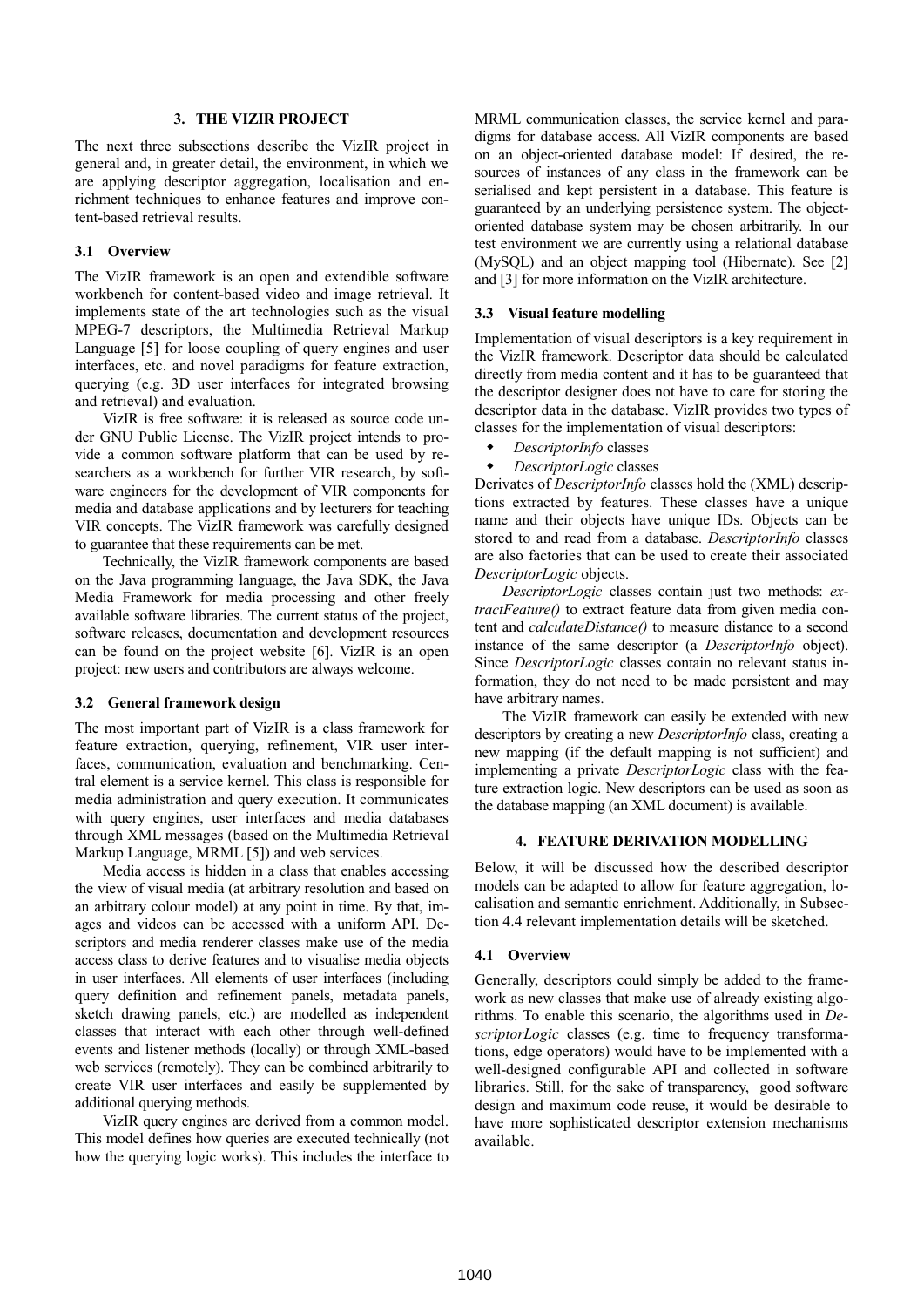

Figure 1: General architecture of high-level feature modelling in VizIR.

Figure 1 describes the general architecture of descriptor design and derivation in the VizIR framework. The left side of the figure shows the data classes. The right side shows the algorithms. The top half shows a low-level descriptor. The bottom half shows a derived descriptor. The design depicted in the figure will be discussed in the next two subsections. Essentially, the idea is that semantically enriched descriptors should be derived from data classes, since they may use completely different algorithms. Aggregated and localised descriptors should be derived from the algorithm classes, because they produce different data classes by using the same or similar algorithms.

## **4.2 Feature aggregation and localisation**

In VizIR, descriptors are stored to databases through an object-oriented mapping technique. Instances of descriptors containing media-specific data are serialised to BLOBs. The BLOBs are referenced by unique IDs (including the class name). For this approach it is necessary that descriptors that create specific output have unique names.

Unfortunately, for example, in the MPEG-7 standard, visual descriptors can be configured to create different descriptions (e.g. *Scalable Colour* histograms may have 32 or 64 bins). If the descriptor classes creating these descriptions would be of the same name and be configured for specific use (e.g. by getters/setters), incompatible descriptions could not be distinguished in VizIR. Therefore, as a first step for aggregation/localisation it is necessary to find an appropriate solution for descriptor configuration.

The solution in VizIR, shown in the top right of Figure 1, is straight-forward: The fundamental description procedure is implemented in a *DescriptorLogic* class. This class may be defined as being abstract. Optionally, the algorithmic details may be laid down in a separate *DescriptorModel* class (e.g. transformations, visual operators). For parameterisation, the *DescriptorLogic* class has a constructor with all relevant parameters. To use a specific version of the descriptor it is subclassed with a default descriptor that calls the super descriptor with the desired parameters (e.g. histogram size). Since the sub-class needs to have a unique name, its instances can easily be stored to a database and be distinguished from other versions of the same descriptor.

The same pattern is used for aggregation and localisation. This feature is implemented as a parameter of type *Spatio-Temporal Locator* (MPEG-7; in VizIR: a Java class). Then, basically, a spatially and/or temporally specific version of a descriptor is a sub-class of the general descriptor algorithm. In case of aggregation, if an additional envelope is required (e.g. a *Time Series* container or a *Figure Trajectory*, see Subsection 2.1) it is necessary to overload the corresponding *DescriptorInfo* class of *DescriptorLogic* as well. Again, since the class name of the derived class is unique, this means no problem for the persistence system.

Figure 2 shows a further case of simple localisation and aggregation. If the specialised feature is the result of subsampling of existing descriptor data, the aggregation/localisation process can be performed by an XSL transformer encapsulated in a *DescriptorLogic* class.

# **4.3 Semantic feature enrichment**

In contrast to aggregation and localisation, completely different workflows and algorithms are used for semantic enrichment of features. In consequence, it would not make sense to derive semantic descriptors on the algorithm level (*DescriptorLogic*). In VizIR, semantic feature classes are descriptions (*DescriptorInfo* objects) derived from existing descriptions. Figure 3 sketches this process. Descriptor data and additional knowledge are used to create semantic features. If the enrichment process is linear and all required